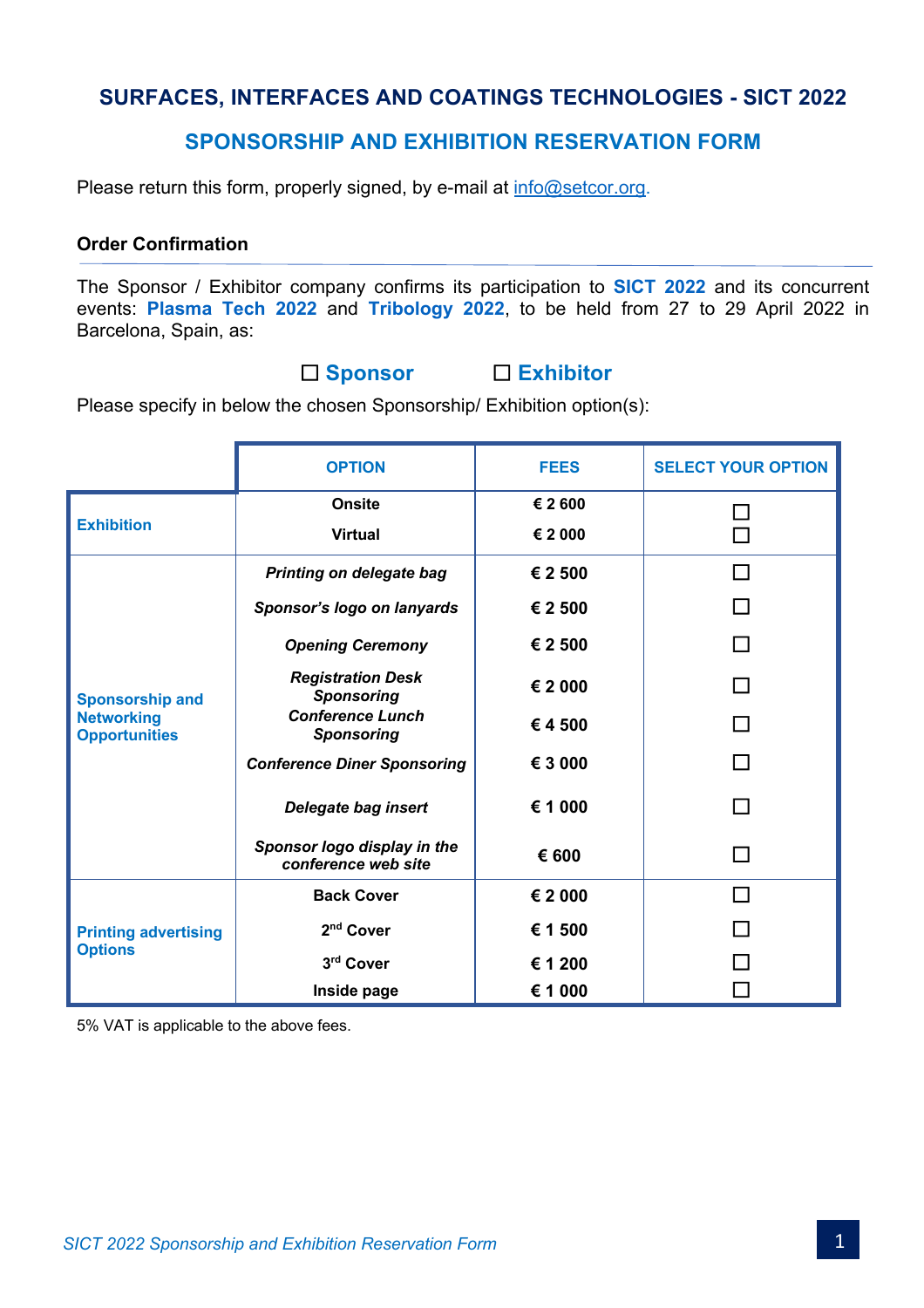**Contact person**

| <b>Invoice details</b>                              |  |
|-----------------------------------------------------|--|
|                                                     |  |
|                                                     |  |
| The invoice will be issued upon payment is received |  |

# **Payment**

In order to confirm the chosen option, the amount for the sponsorship and/or the exhibition fee will have to be paid within 15 days from the signature of the present order form on the following bank account details:

| <b>Account Name:</b> | <b>SETCOR MEDIA FZ LLC</b>                                  |
|----------------------|-------------------------------------------------------------|
| IBAN:                | AE14 0260001025005070306                                    |
| <b>BIC/SWIFT:</b>    | <b>EBILAEAD</b>                                             |
| <b>Bank Name:</b>    | <b>Emirates NBD Bank PJSC</b>                               |
| <b>Payment ref.:</b> | Sponsor/Exhibitor SICT 2022 - [Exhibitor/Sponsor name here] |

Please send us a copy of the bank transfer by e-mail at info@setcor.org.

## **Signature**

The Sponsor/Exhibitor hereby declares that it intends to take part to the Surfaces and Coatings Technologies - **SICT 2022**, accepting all terms and conditions the Sponsor / Exhibitor is subordinated to, by signing this form, it agrees to abide by all the conditions contained in the above Sponsors and Exhibitions Rules.

stamp

Place & date \_\_\_\_\_\_\_\_\_\_\_\_\_\_\_\_\_\_\_\_\_\_\_\_\_\_\_\_ Signature of the legal representative & organization

\_\_\_\_\_\_\_\_\_\_\_\_\_\_\_\_\_\_\_\_\_\_\_\_\_\_\_\_\_\_\_\_\_\_\_\_\_\_\_\_\_\_\_\_\_\_